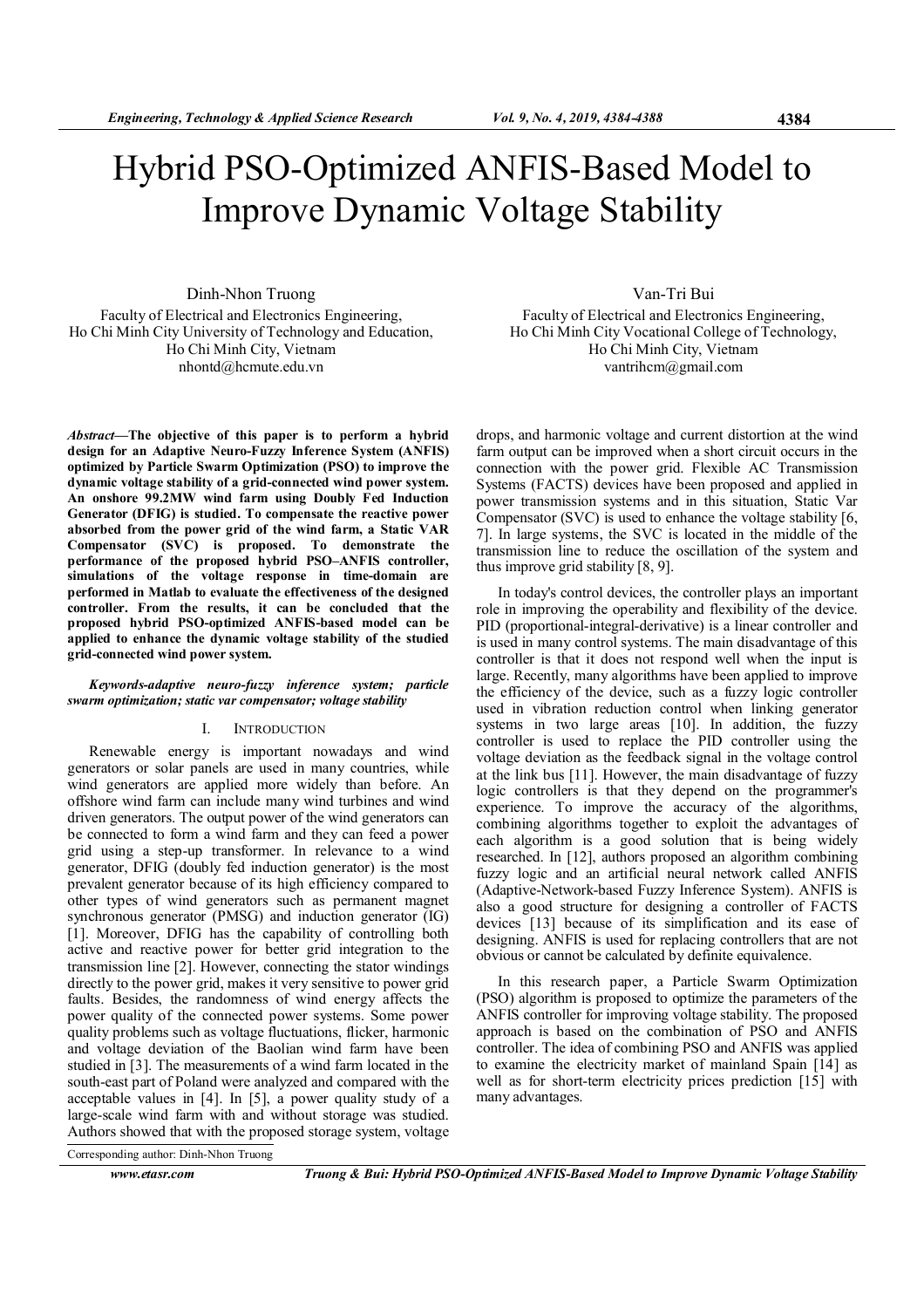# A. Studied System Configuration

The structure of the studied system in this paper is a practical 99.2MW wind farm in Bac Lieu province, Vietnam including 62×1.6MW wind turbineS as shown in Figure 1. This project, panning an area of 1,000ha, transmits power to the national grid through two parallel 63MVA transformers and two 110kV transmission lines. The wind farm has an estimated electricity output of 300GWh per annum. The wind turbine model is GE  $1.6$  XLE – 1.6MW supplied by General Electric using a DFIG-based wind turbine with a single-line diagram [16]. The stator windings of the DFIG are directly connected to the low-voltage side of the 0.69/22kV step-up transformer while the rotor windings of the DFIG are connected to the same 0.69kV side through a rotor-side converter (RSC), a DC link, a grid-side converter (GSC), and a connection line. For normal operation of a DFIG, the input AC-side voltages of the RSC and the GSC can be effectively controlled to achieve simultaneous output active power and reactive power control [17].



Fig. 1. Single-line diagram of the studied system.

For normal operation of a wind DFIG, the input AC-side voltages of the RSC and the GSC can be effectively controlled to achieve the aims of simultaneous output active power and reactive power control. The control block diagram of the RSC of the studied DFIG and the control block diagram of the GSC of the studied wind DFIG can be seen in [18].

# B. SVC Model

For improving voltage stability, a 40 MVAr SVC is proposed for adjusting the voltage at the connected bus by compensating the reactive power to the power grid. The equivalent model of SVC is shown in Figure 2. It consists of a thyristor switched capacitor (TSC) and thyristor controlled reactors (TCRS). The control scheme of the studied SVC is presented in [19]. In the SVC model, if the bus voltage is lower than the reference value, the value of the equivalent susceptance  $(B<sub>SVC</sub>)$  of the SVC is positive and on the contrary, if the bus voltage is higher than the reference value, the  $B<sub>SVC</sub>$  is

$$
B_L(\alpha) = \frac{2(\pi - \alpha) + \sin(2\alpha)}{\pi X_L} \tag{1}
$$

where  $\alpha = \left[ \frac{\pi}{2} \div \pi \right]$ .  $\alpha = \left[\frac{\pi}{2} \div \pi\right].$ 

The equivalent susceptance of SVC ( $B<sub>SVC</sub>$ ) is:



Fig. 2. Single-line diagram of SVC

# III. HYBRID PSO–ANFIS CONTROLLER DESIGN

An ANFIS is a class of adaptive multi-layer feedforward network. It incorporates the self-learning ability of neural networks with the linguistic expression function of fuzzy inference. The structure of the ANFIS controller is depicted in Figure 3. The ANFIS network is composed of five layers.



Each layer contains several nodes which described as the following node equations:

In Layer 1, the output function  $O_i^1$  shows the membership grade of a fuzzy set A1, A2 , B1, or B2 and it specifies the degree to the given input  $e$  or  $\Delta e$ .

$$
O_i^1 = \mu A_i(e), \ i = 1 \div 2 \tag{3}
$$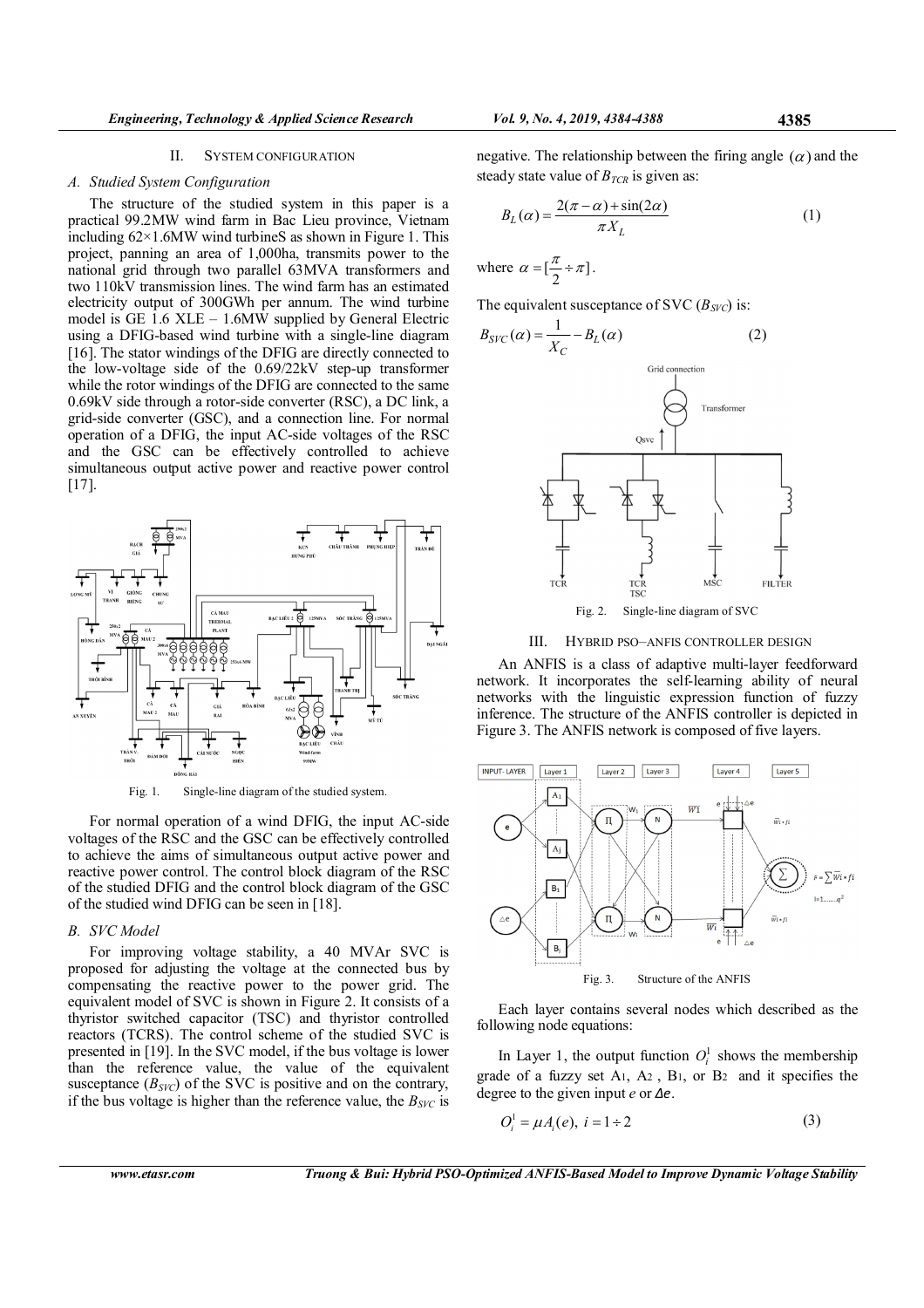or

$$
O_i^1 = \mu B_{i-2}(\Delta e), \ i = 3 \div 4 \tag{4}
$$

The membership functions for A and B are usually described by a generalized bell functions as described bellow:

$$
\mu A_i(e) = \frac{1}{1 + \left|\frac{e - r_i}{p_i}\right|^{2q_i}}
$$
\n(5)

where  $p_i$ ,  $q_i$ ,  $r_i$  are the values of the bell function.

In Layer 2, the product output value  $O_i^2$  is formed by multipling the incoming signals. In this layer, each node output represents the firing strength of a rule.

$$
O_i^2 = w_i = \mu A_i(e) . B_i(\Delta e), \ i = 1 \div 2 \tag{6}
$$

In Layer 3, the outputs of this layer,  $O_i^3$ , are called normalized firing strengths:

$$
O_i^3 = \overline{w_i} = \frac{w_i}{w_1 + w_2}, \ i = 1 \div 2
$$
 (7)

In Layer 4, the output  $O_i^4$  is the contribution of the  $i^{\text{th}}$  rule to the overall output:

$$
O_i^4 = \overline{w_i} z_i = \overline{w_i} (a_i.e + b_i \Delta e + c_i), \ i = 1 \div 2
$$
 (8)

where  $a_i, b_i, c_i$  are consequent parameters.

In Layer 5, the output  $O_i^5$  is the final output as the summation of all incoming signals

$$
O_i^5 = F = \sum \overline{w_i} z_i, \, i = 1 \div 2 \tag{9}
$$

In an ANFIS system, neural networks extract automatically fuzzy rules from numerical data and, through the learning process, the membership functions are adaptively adjusted. For improving the training process, PSO is applied to optimize the parameters of the membership functions of the ANFIS controller [20]. The objective of this method is to discover the particle location that outcomes the finest assessment of a specified fitness function to minimize the training errors of ANFIS. In PSO, a swarm specifies the number of probable solutions to a complex problem, where each probable solution is known as a particle. Every particle set has its opening parameters in random fashion and is flown throughout the multi-dimensional search space during the initialization phase of swarm optimization [21]. As sketched in Figure 4, an updating mechanism of the PSO technique is presented, where  $x(t)$  and  $v(t)$  denote a particle's position and flight velocity over a solution space, respectively. The following equations present the search mechanism:

Velocity update rule:

$$
v_i(t) = \omega v_i(t-1) + \rho_1 \left[ x_{Pbesti} - x_i(t) \right] + \rho_2 \left[ x_{Gbesti} - x_i(t) \right]
$$
(10)

where  $\omega$  is an inertia weight,  $\rho_l$ ,  $\rho_2$  are random variables,  $G_{best}$ is the best particle among all particles in the swarm, and  $P_{best}$  is the personal best position of each particle.



Fig. 4. Updating new position mechanism of PSO

Position update rule:

$$
x_i(t) = x_i(t-1) + v_i(t), \ t = t+1
$$
 (11)

The results after training of the proposed hybrid PSO-ANFIS are shown in Figure 5. It can be seen that the training error between the target and the output of the training data is very close to zero (Figure 5(a)) and the error mean and error StD are also very small (Figure 5(b)). It means the proposed PSO can optimize the parameters of the ANFIS controller.



Fig. 5. Training results of the proposed hybrid PSO-ANFI

## IV. SIMULATION RESULTS

The simulation results of the studied Bac Lieu power system with a wind farm and a proposed SVC with hybrid PSO-ANFIS controller are presented in Figure 6 in which a severe three-phase short circuit fault happened at the 220kV bus in 0.1s. In Figure 6, the black lines are the responses of the system with SVC and PI controller, the blue lines are the responses of the system with SVC and ANFIS controller which is trained by applying the ANFIS Toolbox in Matlab while the red lines are the ones with SVC and the proposed hybrid PSO-ANFIS controller. Active power and voltage of the wind farm are represented in Figures  $6(a)$  and  $6(b)$ .

www.etasr.com Truong & Bui: Hybrid PSO-Optimized ANFIS-Based Model to Improve Dynamic Voltage Stability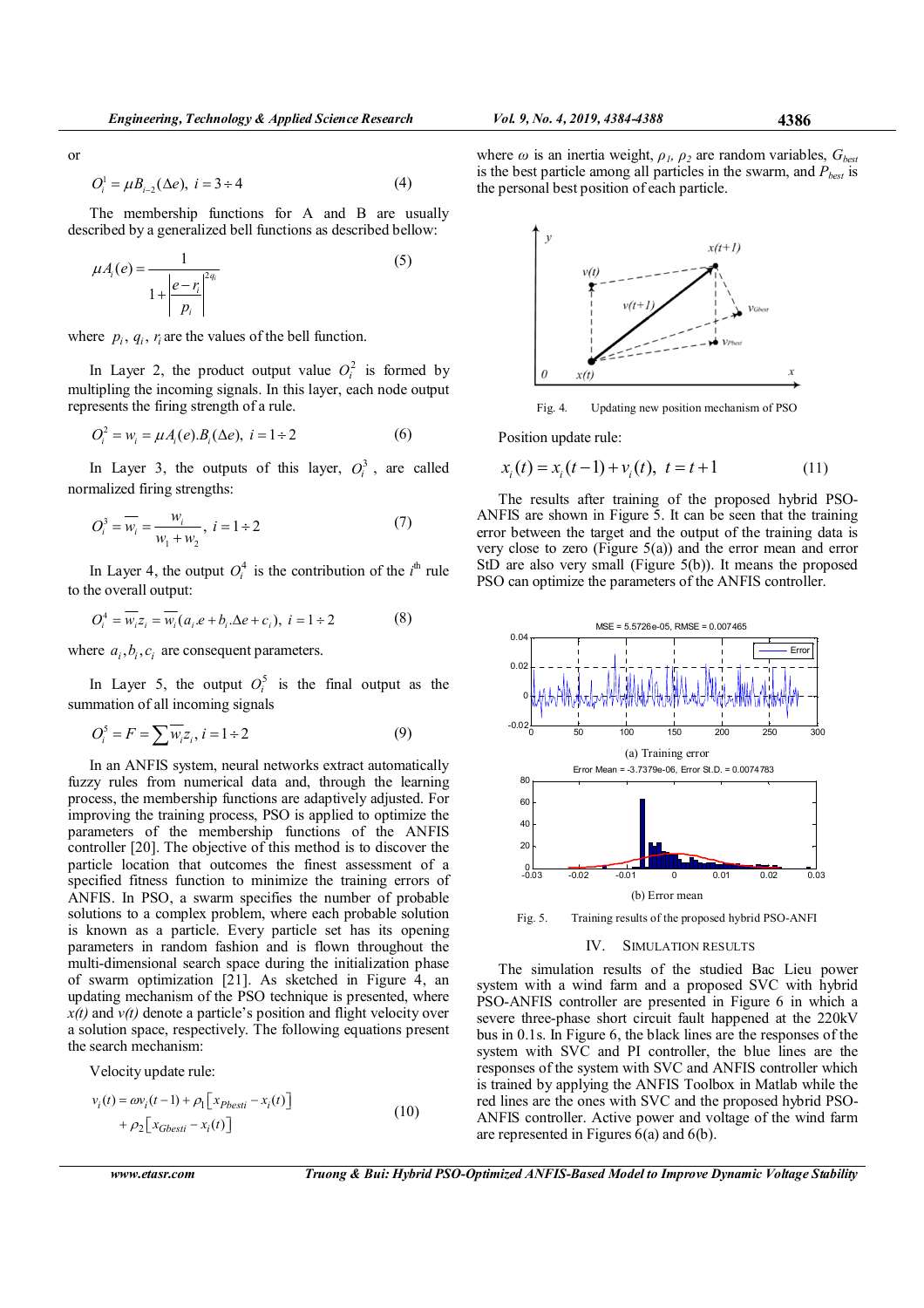



(b) Voltage of the wind farm bus





(d) Voltage of Dong Hai bus



(e) Voltage of Bac Lieu bus

Fig. 6. The response of the system when a three-phase short circuit fault hannens at 220 kV level Levend:  $\overline{PI}$   $\overline{PI}$   $\overline{AN}$  FS  $\overline{IN}$  PSO-ANFIS happens at 220kV level. Legend:  $-$  PI  $-$  ANFIS  $-$  PSO-ANFIS





www.etasr.com Truong & Bui: Hybrid PSO-Optimized ANFIS-Based Model to Improve Dynamic Voltage Stability